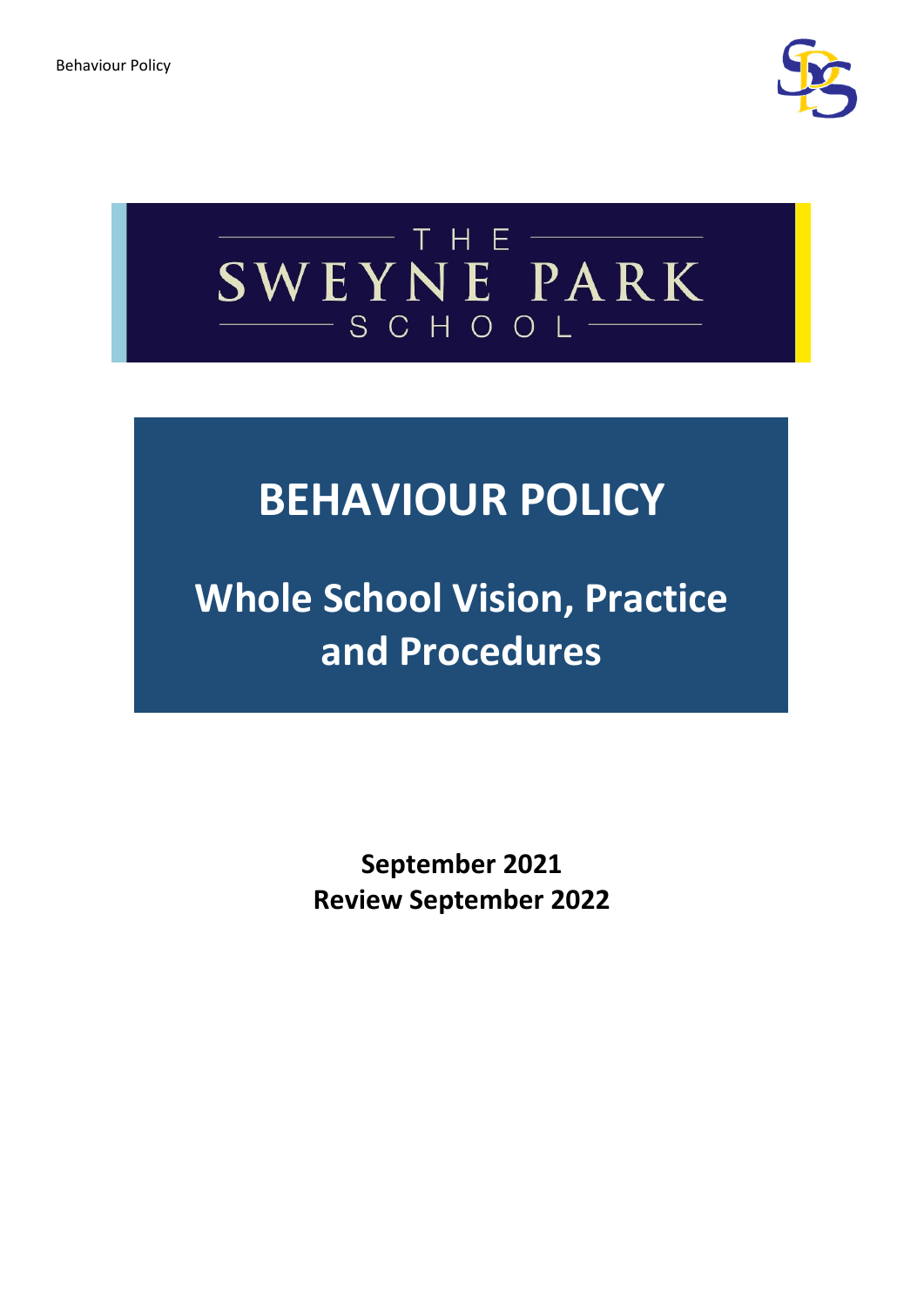# **Vision**



At Sweyne Park School we want all pupils to be outstanding learners, be happy and healthy in their lives, achieve economic well-being, be able to contribute to their local community and society in general, and be aware of their place within the global community.

## **Rights respecting school**

The Sweyne Park School is a UNICEF Rights Respecting School. As an institution it upholds the rights of all individuals and the values of freedom, respect and equality.

Every child has the **right to an education** (Article 28 of the United Nations Convention on the Rights of the Child) and to **develop and achieve their full potential** (Articles 6 and 29). The following policy has been designed to ensure that all pupils are able to fulfil their potential, becoming healthy, happy and successful young people in the process.

Abuse of an individual's human rights is a serious offence and is taken seriously by the school. Any behaviour which causes harm to another person and/or which damages the education of any child will be dealt with in the manner set out below.

It is our mission at Sweyne Park to ensure that all pupils receive a high quality education that enables them to develop the knowledge, skills and confidence required to successfully make their own decisions and to take responsibility for their own lives and contribute positively to their community.

Central to our school is a **culture based on respect**. We believe all pupils should have:

## *Respect for themselves, that is to say:*

- be confident of their value as an individual and within the community;
- display self-confidence and have respect for themselves;
- be confident of their identity, enabling them to display appropriate behaviour in different environments such as in class, within friendship groups or in the local community;
- feel confident to express a desire for all to do well and know how to support others inside and outside of the classroom;
- be able to manage themselves and instances of impulsive or risky behaviour;
- develop a skills-set to deal with emotional outbursts and cope when occasions are not going well;
- be sure of themselves, so they can adapt to different situations;
- be self-motivated and driven by intrinsic reward;
- understand the consequences of mistakes and be able to put this in perspective;
- show genuine leadership (this could mean 'having the courage of one's convictions');
- be willing to take a sensible risk and have the confidence to speak out where appropriate;
- behave safely and feel safe;
- act humanely because it is the right thing to do, and consider the viewpoints of others.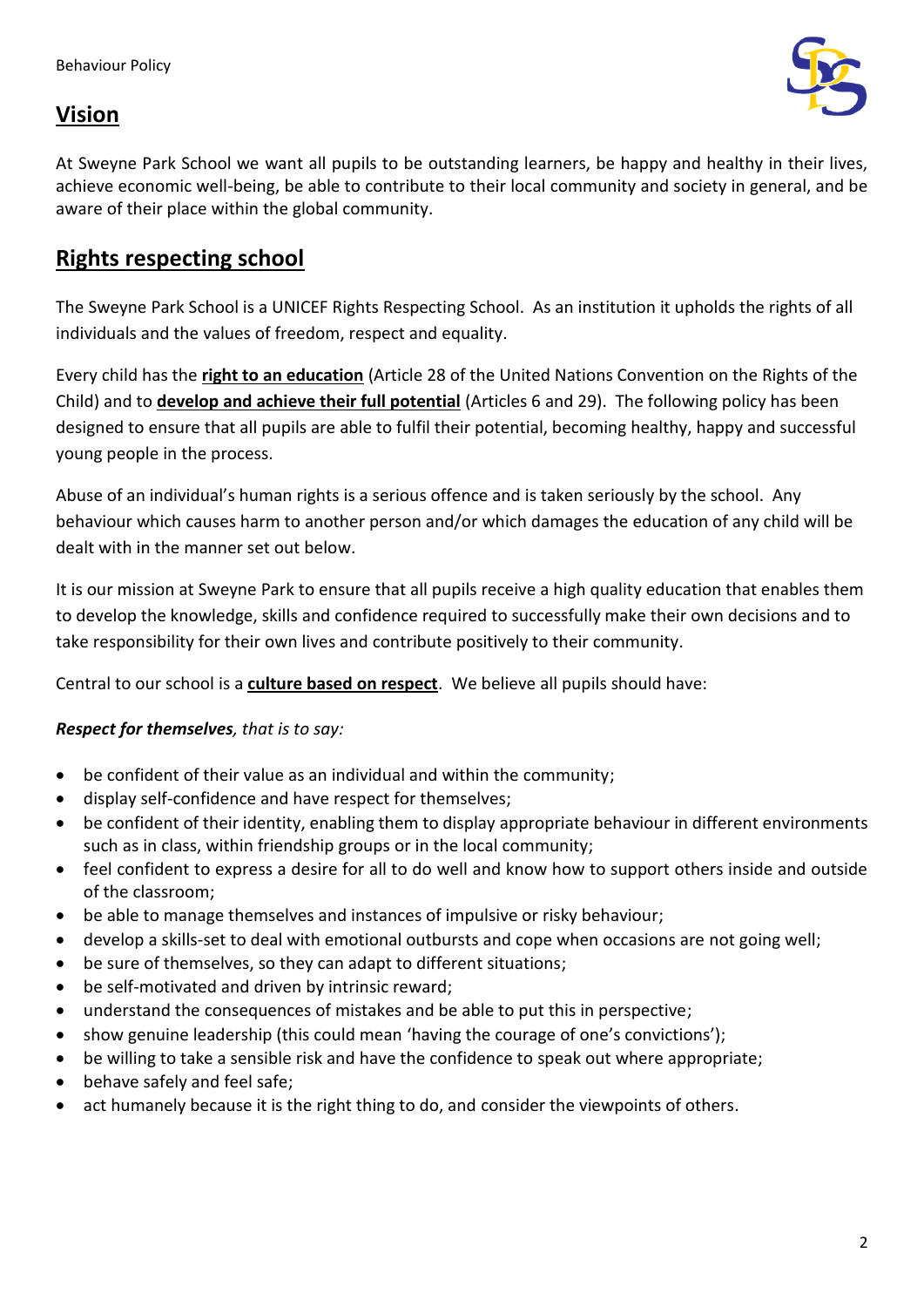## *Respect for each other, that is to say:*



- treat others with dignity;
- display genuine empathy and acceptance towards others;
- be able to model positive behaviour to younger pupils and to their peers;

## *Respect for the environment/community, that is to say:*

- show respect to the environment and have pride in their school;
- show natural appreciation of the environment and support of tutors and staff;
- respect people within, and the environment of, the wider community;
- be a role model when travelling to and from school, and in the wider community.

# **Aims of the Policy**

- to realise the attitudes and behaviours listed above, which in turn will lead to outstanding pupil outcomes and well-rounded individuals;
- to ensure our school policy and practice complies with legal and statutory requirements;
- to ensure our Behaviour Policy and practice links with other policies, as appropriate, to ensure a coherent approach;
- to act as a framework for responsible actions to enable all pupils to be good ambassadors for the school at all times both in and outside of school;
- to support staff wellbeing be providing a clear, consistent, calm and systematic approach to dealing with behaviour.

Through our work as a Rights Respecting School and the implementation of this policy, we aim to realise this vision.

## **Choice:**

- it is important to recognise that all members of our school community are responsible for their actions and the choices that they make at school and in the wider community;
- we believe that good behaviour is a result of having high expectations for all and is achieved when everyone knows their own rights, their responsibilities toward others, applies a common approach to behaviour management and accepts they are responsible for the choices they make.

This policy should be read in conjunction with:

- Safeguarding Policy
- Child Protection Policy
- Teaching and Learning Policy
- Bullying Policy
- Positive Handling Policy
- Searching Screening and Confiscation Policy
- Sexual and Relationship Education Policy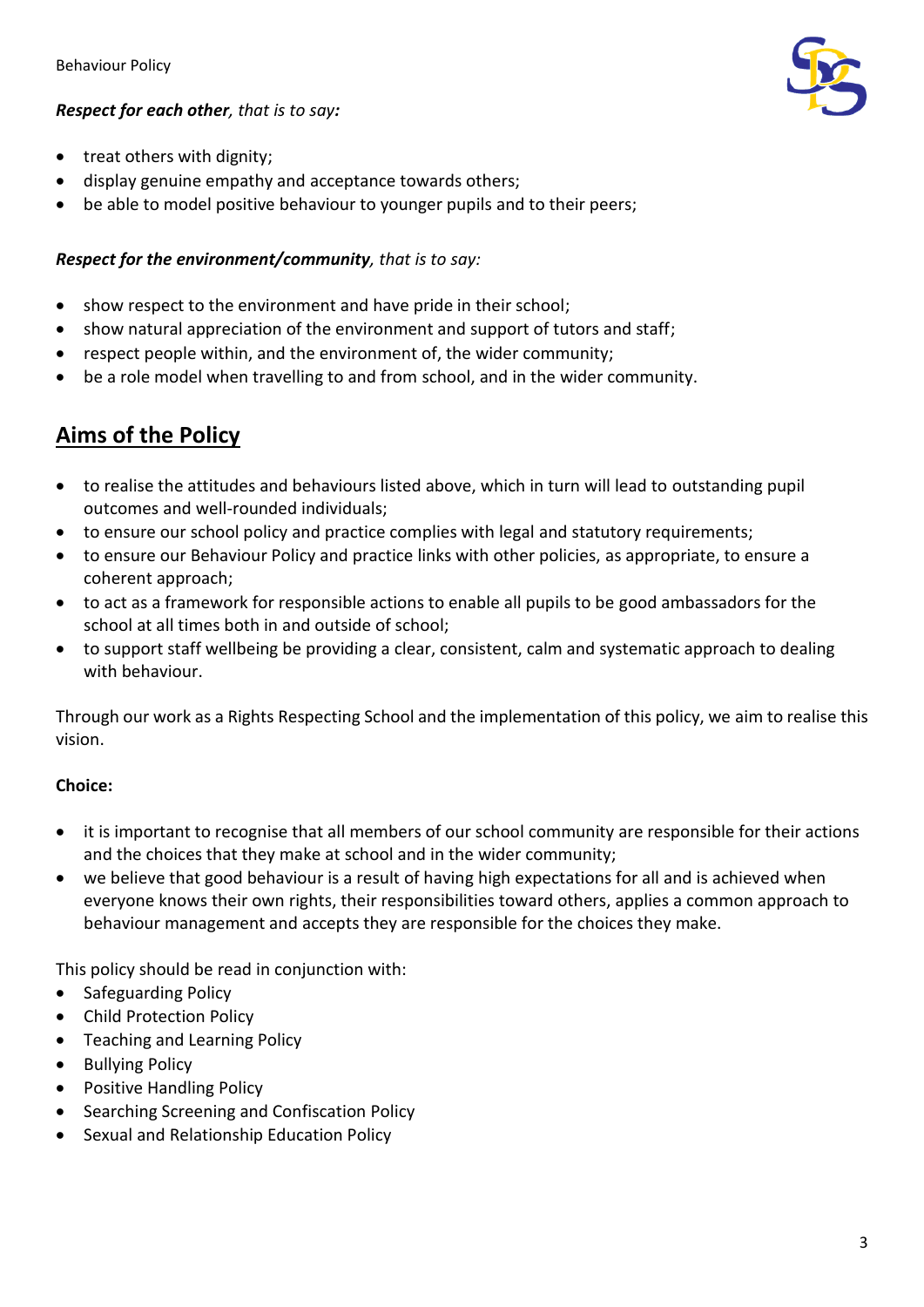## Behaviour Policy **Home school agreement**



The home school agreement is an opportunity for all key stakeholders, that is pupils, parents/carers and staff to understand the part they should be playing to ensure all pupils succeed at all levels. Parents/carers and pupils will receive a copy at the beginning of every academic year or when they join mid-year. Staff also receive a copy at the beginning of every academic year.

## **The Sweyne Park School expects to secure the highest levels of success and self-esteem for each individual pupil through culture which respects people and therefore incorporates:**

- high expectations (achievements, attendance, punctuality and appearance);
- trust, support, encouragement and rewards;
- fairness and justice; rights and responsibilities;
- teamwork;
- competition, challenge and extracurricular opportunity;
- reflection and evaluation;
- continual improvement and learning;
- weekly communication with parents/carers;
- termly monitoring and assessment involving parents/carers;
- an awareness that along with their own rights they also have responsibilities towards others.

### **Within an environment that celebrates pupil achievement and is:**

- safe and secure;
- open and welcoming;
- stimulating and purposeful;
- well resourced;
- responsive to the community.

## **Staff are expected to secure the highest levels of success and self-esteem for pupils by:**

- treating pupils and parents/carers with dignity and respect at all times;
- build positive relationships with pupils as this is fundamental to successful teaching and learning;
- planning lessons that are interesting, engaging, appropriate to the age, ability and course requirements of the pupils they are teaching;
- providing feedback in appropriate ways to support pupils progress;
- applying the School's policies, including this Behaviour Policy, in a fair and consistent manner;
- contributing alongside their colleagues to extracurricular support and activities;
- responding to all parental contact they are aware of within two working days.

#### **Pupils are expected to secure the highest levels of success and self-esteem for themselves by:**

- treating staff, other pupils and parents/carers with dignity and respect at all times;
- completing tasks, home learning and coursework to the best of their ability;
- meeting deadlines for work and other considerations;
- achieving maximum and punctual attendance;
- following school expectations on uniform;
- following school expectations on behaviour outlined in this behaviour policy;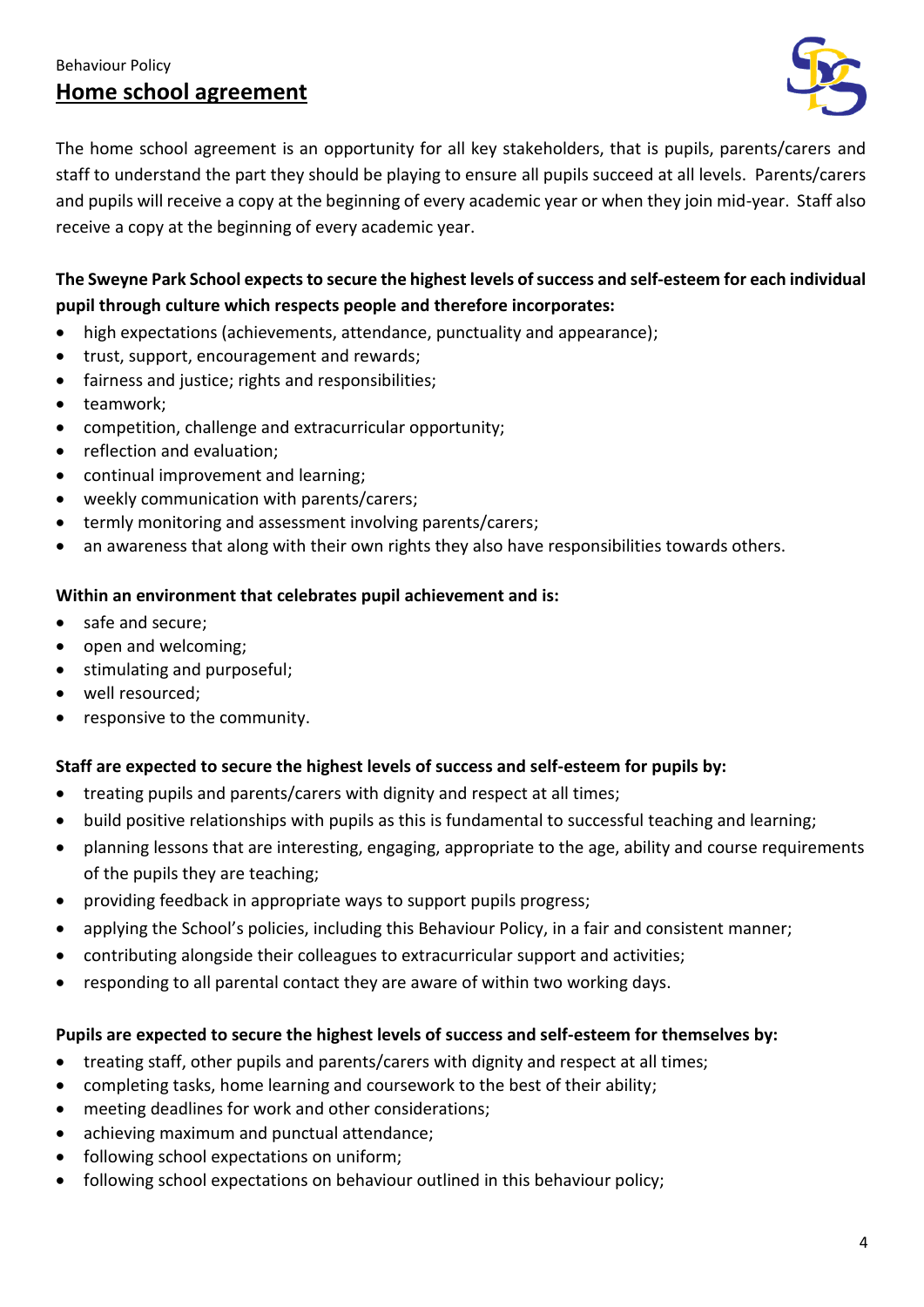Behaviour Policy

- respecting the environment, including beyond the school gate and members of our local community;
- behaving safely, including appropriate use of ICT in-school and with respect to the school community on social media;
- participating in enrichment/extension activities;
- sharing information with parents, teachers and other pupils;
- showing positive attitude to learning at all times.

## **To support pupils there are basic school rules which apply to all. These are:**

- all pupils must have an eraser, black and red pen, pencil, ruler, scientific calculator and be properly equipped for all lessons including PE and practical subjects;
- Observe the School's 'Hands Off' approach which requests pupils do not have any unnecessary and/or unwelcome physical contact with one another;
- pupils must not leave a classroom in lesson time without a note, which should be either from Pupil Services a Permission to Leave Card or a Time Out Pass;
- uniform will be worn at all times, including the Sixth Form. Coats and/or hoodies/non-school jumpers should not be worn inside the building but instead placed in lockers;
- behaviour in the corridors and in the stairwells should be sensible, pupils should adhere to any oneway requirements at all times and noise in the corridor should be kept to a minimum;
- chewing gum and energy drinks are not allowed in school;
- pupils in Years 7-11 must not leave the school site during the normal school day;
- there should be no graffiti on books or other property;
- absence notes are required promptly after every absence as well as a phone call from home on every day of absence;
- mobile phones are allowed in school for use during break and lunchtime, to be used in phonezones or outside, but must be turned off during lesson and tutor time, and should always be in bags. If a phone is seen in a lesson, staff will confiscate it to be returned at the end. The video, picture taking and audio recording facilities of mobile phones may not be used at all on the school premises – if they are the phone will be confiscated and only returned to parents/carers in person by the Head of Year or a Senior member of Staff.
- headphones (including Air Pods) are allowed in school for use during break and lunchtime, to be used in phone zones or outside, but must be away during lesson and tutor time, and should always be in bags. If headphones are seen in a lesson, staff will confiscate them to be returned at the end.

## **Parents/carers are expected to support the school and their child in securing the highest levels of success and self-esteem by:**

- treating staff, other pupils and parents/carers with dignity and respect at all times;
- encouraging their child to have high expectations and to work to the best of their ability;
- encouraging maximum attendance and punctuality;
- ensuring that their child wears the correct school uniform (as outlined on the website);
- reinforcing both sanctions and rewards in accordance with the school's behaviour policy;
- supporting the school's home learning policy;
- informing the school of matters likely to affect their child's progress;
- attending parents' evenings, school events and meetings;
- allowing their child to be filmed or photographed for use in staff training activities and to celebrate pupil success in the wider community, including the school website.

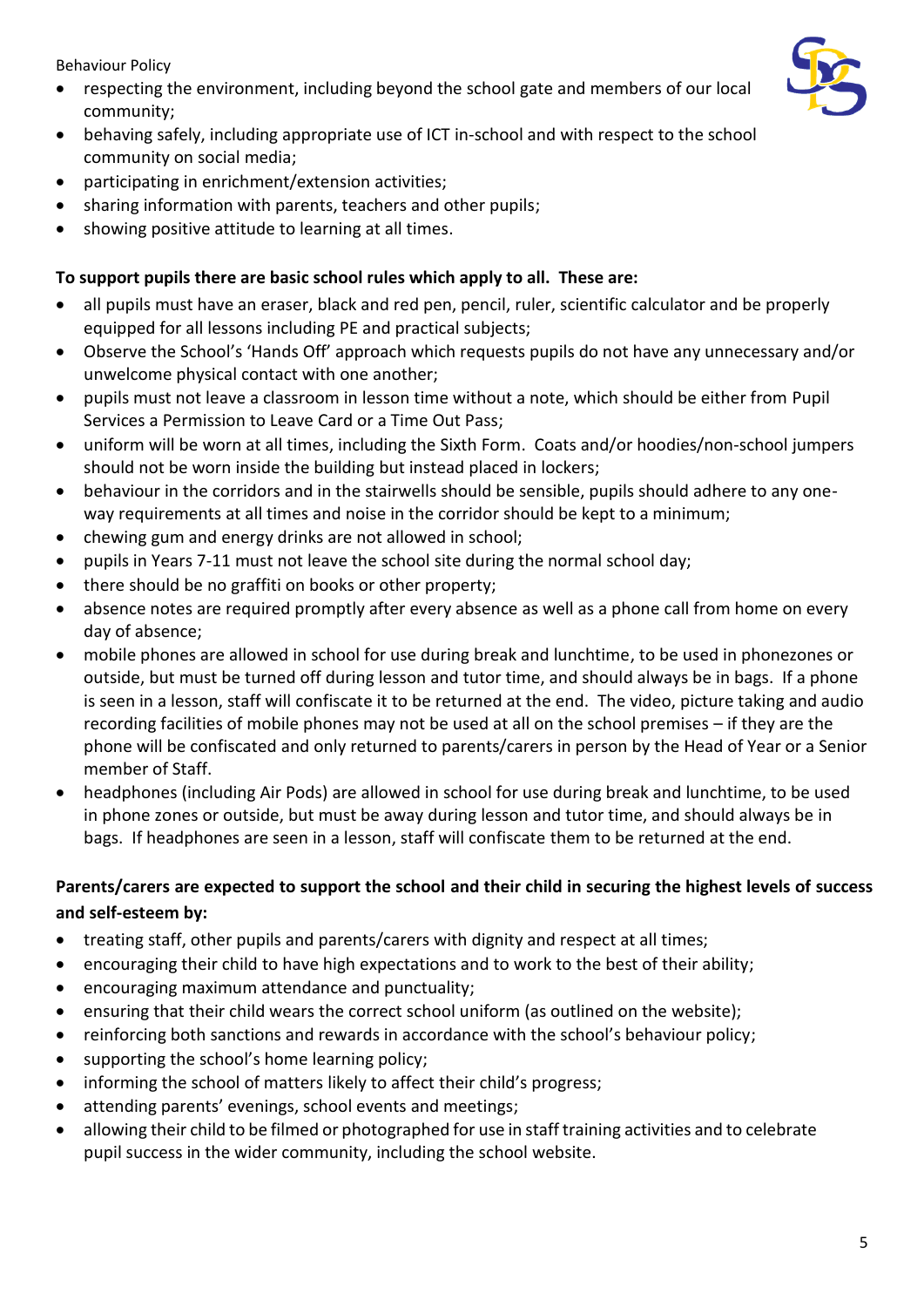# **Practice**



The Sweyne Park School Behaviour Policy is built on the underpinning principle of respect, and that respect should be given to all, at all times.

The Behaviour Policy's language reflects the need to keep the principle of respect at the forefront of everything that we do.

## **The language and fundamentals of building respect to support behaviour**

Pupils will be introduced to the concept of "Ready, Respectful, Safe" at the start of every new academic term. At regular intervals the classroom expectations, that is "Ready, Respectful, Safe", need to be revisited with classes and through assemblies.

In order to both maintain a culture of respect, and to support our own wellbeing it is crucial to establish and support a positive environment, underpinned by positive interactions and relationships with pupils. This is at the heart not only of the behaviour policy, but at the heart of what Sweyne Park stands for as a school.

We believe that to maintain a positive environment which focuses on good relationships we must develop and implement the following:

- [Consistent, calm adult behaviour](https://pivotaleducation.com/classroom-behaviour-management/resource-bank/pillar-1-consistent-calm-adult-behaviour/) that is being consistent in our interactions with pupils, remaining calm and in control of our own behaviours which in turn supports our own wellbeing;
- [First attention to best conduct](https://pivotaleducation.com/classroom-behaviour-management/resource-bank/pillar-2-first-attention-to-best-conduct/) that is actively seeking opportunities to appropriately praise and recognise good behaviour to build a positive environment;
- [Relentless routines](https://pivotaleducation.com/classroom-behaviour-management/resource-bank/pillar-3-relentless-routines/) that is ensuring that we apply the practice outlined within this policy appropriately and relentlessly and our classroom routines are simple, clear and consistent;
- [Scripting difficult interventions](https://pivotaleducation.com/classroom-behaviour-management/resource-bank/pillar-4-scripting-difficult-interventions/) that is having a script for dealing with difficult situations to ensure a consistent and less emotionally charged response;
- [Restorative/reframing](https://pivotaleducation.com/classroom-behaviour-management/resource-bank/pillar-5-restorative-conversations/) conversations taking personal responsibility for following up incidents and looking to positively move on from them.

These five areas relate to the five 'Pillars' of outstanding behaviour management as outlined by Pivotal Education. More information can be found on each by clicking the link in the digital version of this document. We have staff in school with training from Pivotal to support all of these areas should you require it.

## **Consistency from staff – basic teaching expectations**

Central to our practice is the setting of high expectations by all staff in an environment of mutual respect. Any sanctions applied should have a reframing/restorative element and aim to support the pupil back into the classroom. We recognise that the majority of pupils will choose to spend their time operating within the rewards framework and meeting our expectations. It is also recognised that of the pupils whose behaviour is viewed as unsatisfactory, only a small minority will move beyond the initial stages of intervention. The school reserves the right to issue a sanction as it deems necessary.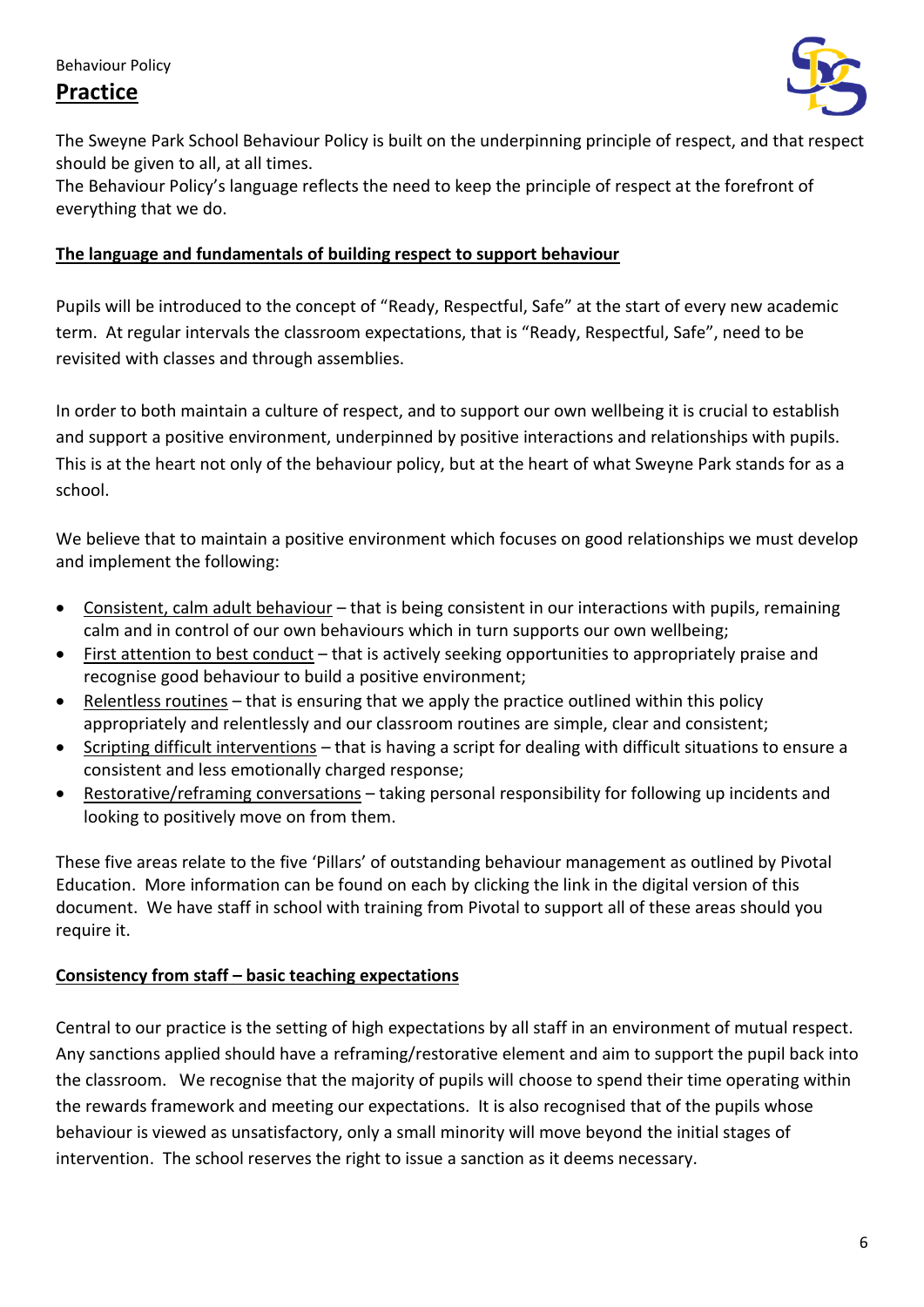

This may mean that a pupil will be given a consequence without the stages outlined below having all been implemented in order. This will depend on the pupil's behaviour and every situation is ultimately unique. The school issues break, lunchtime and after-school detentions. Twenty-four hours' notice will be given for detentions after school or parental support obtained for no-notice detentions. The best strategy for effective classroom management is to plan imaginative, engaging lessons which challenge all learners. Expectations with regard to planning, routines and behaviour for learning before using sanctions is shown below.

## **For planning:**

- Plan lessons which are engaging, differentiated, appropriate to the age, course requirements of the pupils and provide appropriate feedback;
- Employ the BRIEF strategy as appropriate (See appendix 1);
- Challenge pupils to take pride in their work and ensure we follow up on this;
- Ensure that pupils are sticking all loose sheets neatly into books;
- Apply the school's marking and feedback policy with all classes.

## **For routines:**

- Ensure lessons start and finish in an orderly way;
- Meet and greet pupils at the door at the beginning of a lesson and see them safely out of the teaching room at the end;
- Ensure pupils do not leave your lesson unnecessarily should this need arise they must have an out of class card;
- Pupils should never be allowed out of your lesson early;
- Be visible in corridors at lesson change overs in order to manage behaviour and ensure a safe and calm environment;
- Challenge and respond to inappropriate behaviour/language in and outside of lessons at all times.

## **For Behaviour for Learning (BfL):**

- Employ a range of techniques, strategies and interventions to anticipate and prepare for behaviour issues and to be able to deal with them in a calm manner that minimises disruption to learning. Staff need to develop their skills and prepare for behaviours as well as preparing the lesson;
- Ensure that wherever possible, first attention is given to good behaviour;
- Late pupils should make up this time after the lesson or at a suitably appropriate time;
- Ensure pupils are focused on activities they should be attentive within, and respectful of, your learning environment and they need to be challenged if they are not;
- Challenge uniform issues in a fair, sensitive and non-confrontational way.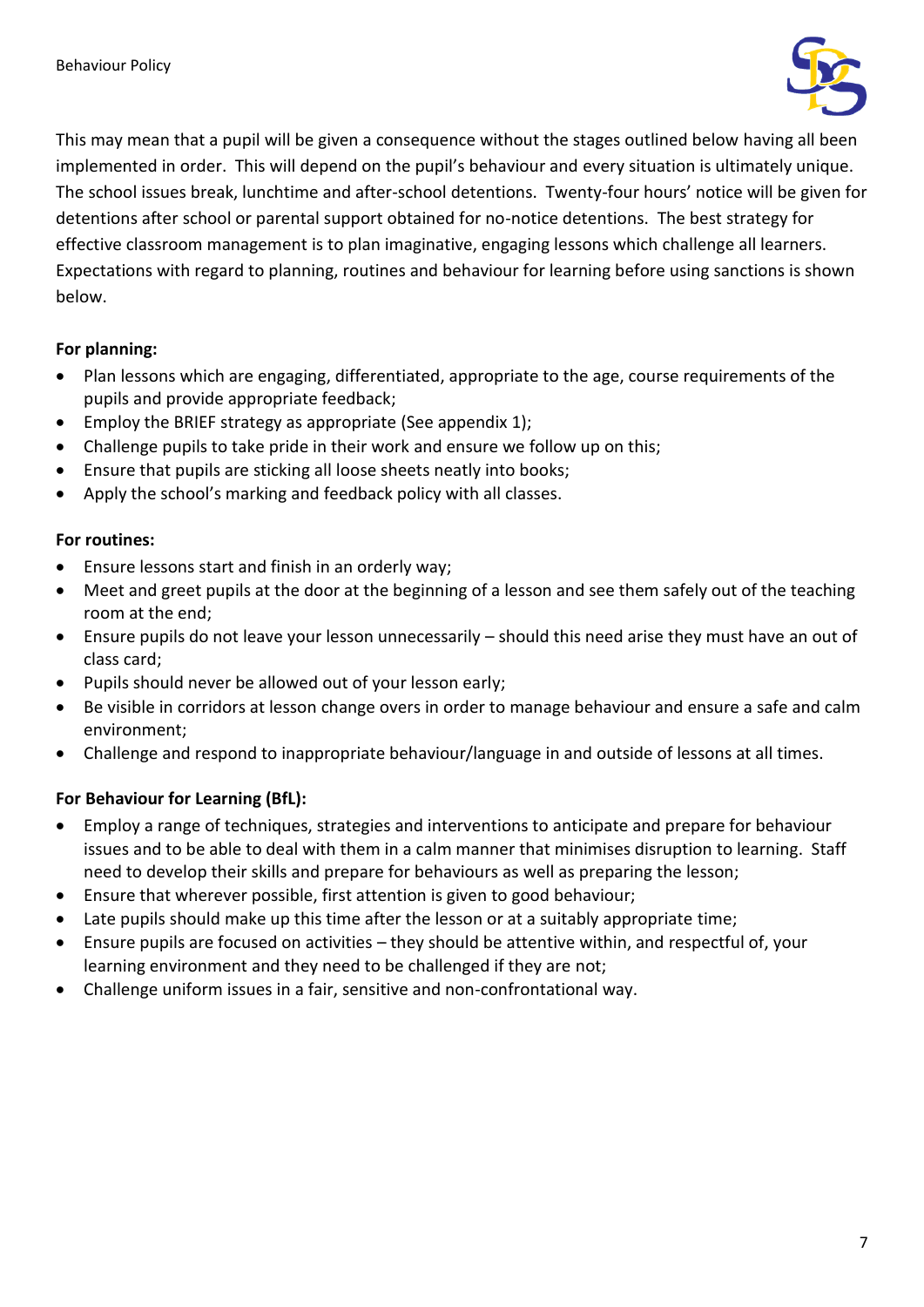## **Rewards**



This section refers to the rewards policy and underpins the Sweyne Park School belief that a positive attitude to learning and excellent behaviour in and outside school should be rewarded. However, ultimately, we aim to encourage pupils to be self-motivated and driven by intrinsic rewards. In addition to celebration of pupils' achievements through the year assemblies the school also organises these award ceremonies.

Whole school awards evening - Presentation of awards and trophies including: Departmental Achievement Awards for Years 8 to 11; Tutor Group awards for overall effort, 100% attendance and Contribution to the Community awards.

Prefect's assembly at which new prefects are awarded their ties and their achievements celebrated.

Key Stage Achievement Award Evening – Presentation of achievement certificates to pupils in the relevant key stage.

Pupils positive actions and achievements are celebrated in weekly assemblies and cohorts will present and discuss their work at Headteacher's achievement time.

Gold forms will be issued to Year 7-9 pupils for particularly impressive work that they may have persisted with over several home learning sessions or have taken upon themselves to extend or complete additional learning. At the end of each term cohorts are rewarded with activities or trips.

At Key Stage 4 pupils receive letters praising coursework or extended learning pieces that are collated in Record of Achievement folders to be used as evidence of positive attitudes to learning and demonstrating key employability skills.

One of the best ways to recognise pupil's success is to call home. It is an excellent way to acknowledge when pupils have done some excellent work or acted in a way worthy of note. It also helps to build relationships with parents.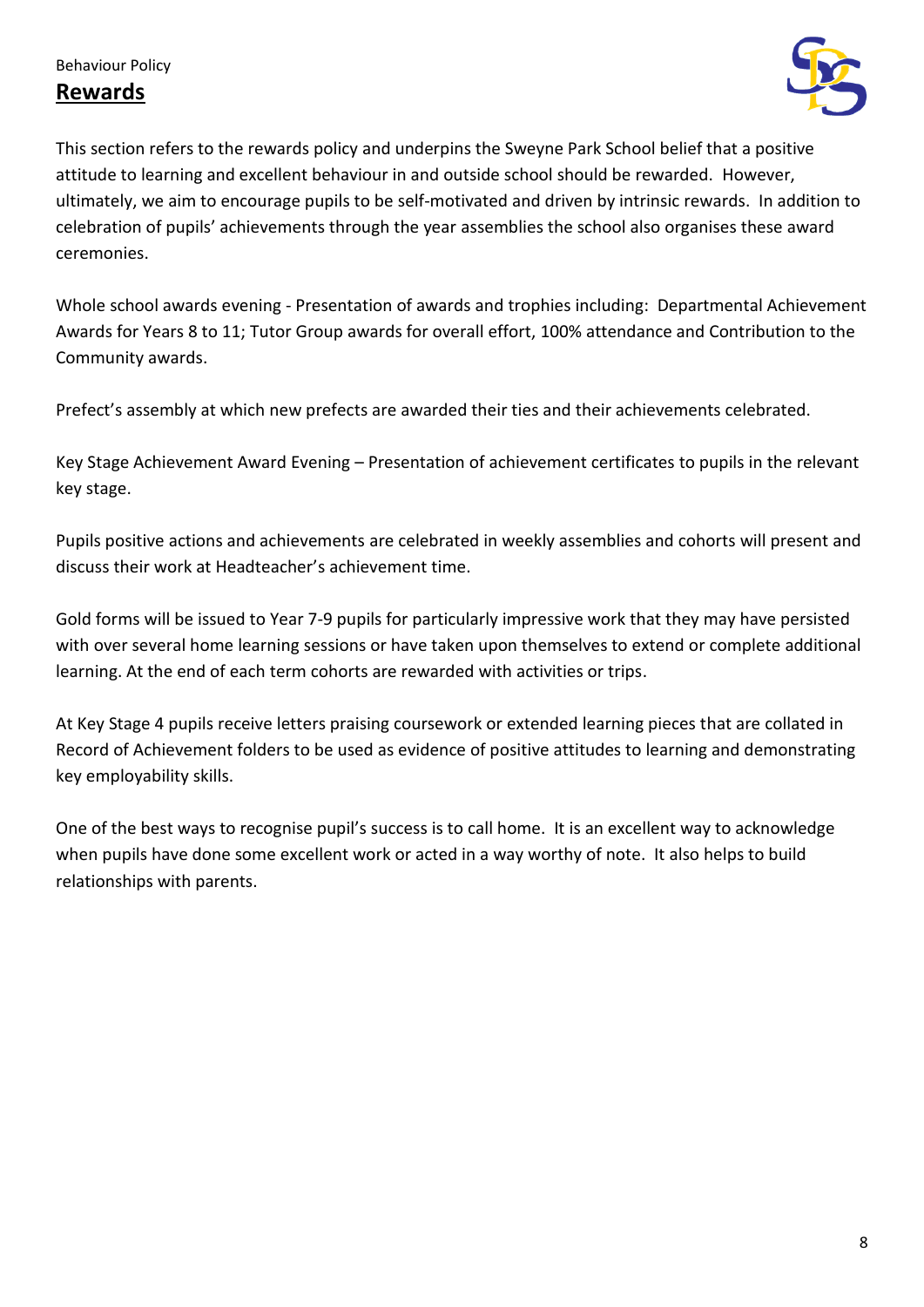## Behaviour Policy **Sanctions**



This section is aimed at supporting individual pupils demonstrate positive attitudes to learning and to ensure other pupils do not have their rights infringed upon. Any examples of poor behaviour will be judged in context and appropriate sanctions will then be shared with the pupil (and family if appropriate). This principle also applies to pupils making malicious allegations against staff. It is important the pupil is aware of why a certain level of sanction has been given for their poor behaviour. For example, there may be a different sanction for a first-time occurrence compared to a build-up of poor behaviour or persistent low level disruptions matched against a serious incident. The family will be contacted in all examples of persistent low level or one off more serious incidents, to be part of the process to identify the underlying cause for the behaviour and to work on strategies to improve their child's behaviour. As well as sanctions pupils will be given positive strategies to help them manage themselves with the aim of developing their attitudes to learning and school life in general.

Sanctions are progressive and dependent on the individual pupil, and will be recorded Go4Schools to be shared with Curriculum Leader/Head of Year to ensure follow up monitoring will ensue. Sanctions such as those listed in this policy may also be applied to cases of poor behaviour, including bullying, which occur beyond the school gates. Where incidents or situations require the input of CLs/HoYs/SLT, actions and next steps should be feedback to the original member of staff.

### **Stage one – respect reminder**

If pupils are not responding to behaviour for learning strategies (basic teaching expectations) staff will issue a verbal warning. The words "**RESPECT REMINDER**" need to be used.

E.g.: "David I am going to ask you again to stop talking so that you and others can focus on their work. This is your RESPECT REMINDER."

## **Stage two – classroom consequence**

If a pupil does not modify their behaviour following a respect reminder, then they move into stage two. The responsibility for the consequence remains with the class teacher but they need to make it clear to the pupil that the behaviour is unacceptable the words **"classroom consequence"** need to be used.

E.g.: "David you have a respect reminder for talking but have not stopped so I am issuing a **classroom consequence** so that you and others can focus on their work."

The consequence is at the discretion of the teacher but could include actions such as:

- moving the pupil within the classroom;
- issuing additional work this must be appropriate and beneficial to pupil development requiring pupils to do mundane repetitive work merely to waste their time is not acceptable;
- speaking with the pupil at the end of lesson, break, lunch or after school;
- setting a 10-minute detention at the end of lesson for break, lunch or after school;

The behaviour and sanction should be recorded on Go4Schools.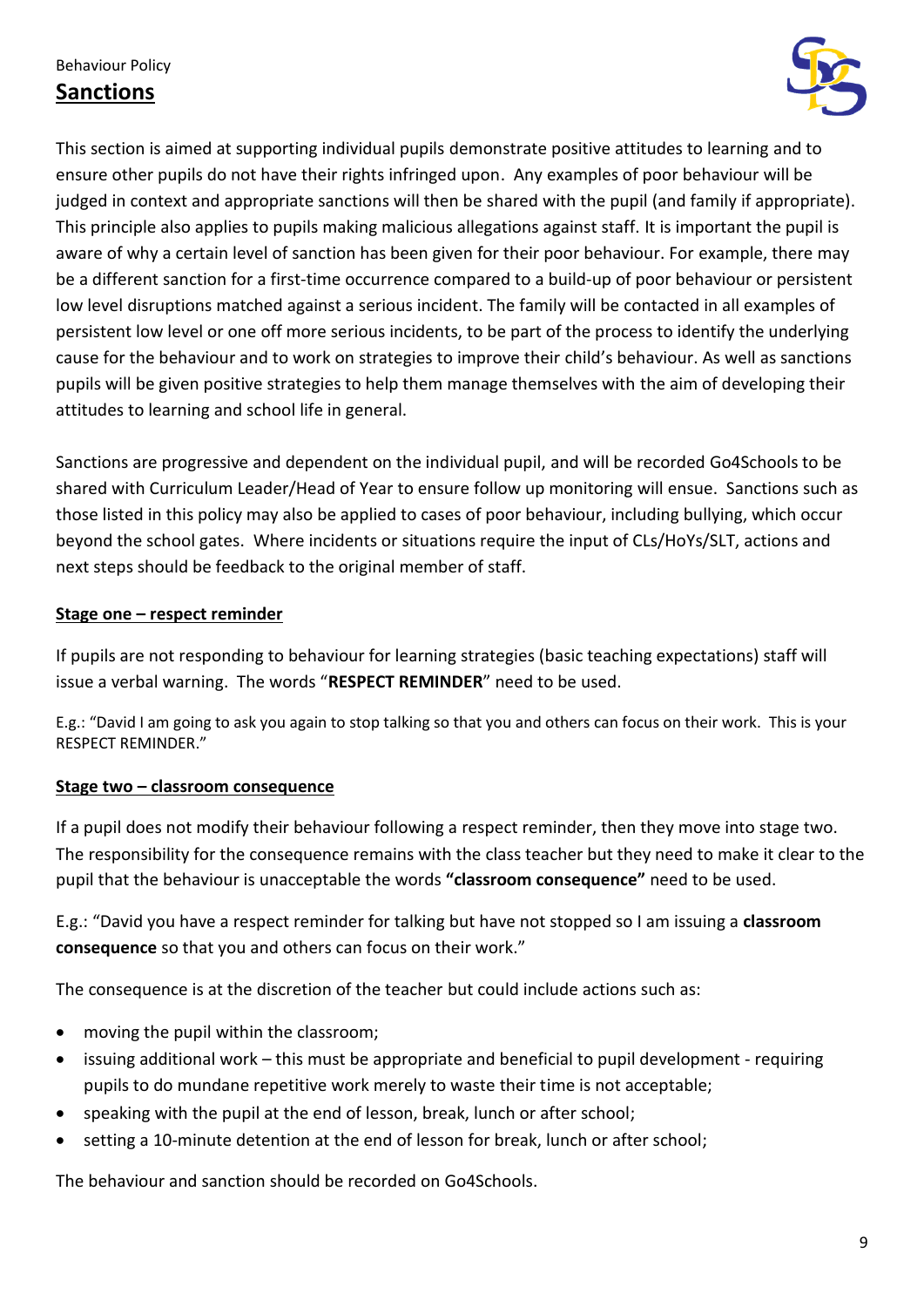

### **Stage three – 30-minute detention**

Pupils can be placed in detentions for up to 10 minutes at the end of the school day without prior notice. (Although it is permitted by law to detain pupils for longer without prior notice, the school will endeavour to contact parents giving parents 24 hours' notice.) Notice is to be given by the detention slip.

In the main, pupils should be kept in detention during the day i.e. at break and lunch times. Keeping the child out of circulation during their social time at school is likely to be very effective and means that the staff do not have to give up their own time after school to supervise pupils. The work that is set for pupils should be relevant and educational; however, there may be occasions when the task the pupil is expected to do fits the misdemeanour more appropriately e.g. cleaning desks if they have been involved in writing on the surface itself etc.

After school detentions can then be a follow-on from those mentioned above and other colleagues can be called upon to assist e.g. Curriculum Leaders, Senior Staff etc.

Should a detention be set the following stages need to be followed to ensure consistency:

- issue the pupil with a detention slip:
- record detention on Go4Schools.

If a pupil fails to attend then:

- parents should be advised by phone by the classroom teacher;
- the failure to attend the detention should be recorded in Go4Schools;
- the detention should be reset but for an extended time with CL/HoY/SLT support as required.

## **Cover Staff**

Cover supervisors/long term supply staff are responsible for consequences with support from CL/HoY. Daily supply staff will need support to implement consequences from CL/HoY.

Wherever possible, these sanction stages should be delivered ideally without and audience and in a 1:1 conversation with the pupil.

## **Stage four - removal from class to a saferoom**

(Within the department or classroom cluster)

After a classroom consequence has been issued if a pupil still persists in undermining the learning environment then the teacher will need to make the decision to remove the pupil from the classroom.

• this step requires every department, or cluster of classrooms to have a parallel removal timetable identified to receive pupils. This is a serious step and pupils should be followed-up appropriately by the classroom teacher with support from CL/HoY if required. The member of SLT on walkabout should be sent for. They will collect the pupil and place them in the appropriate safe room. The originating member of staff needs to set sufficient work of an appropriate level so that the pupil is able to be fully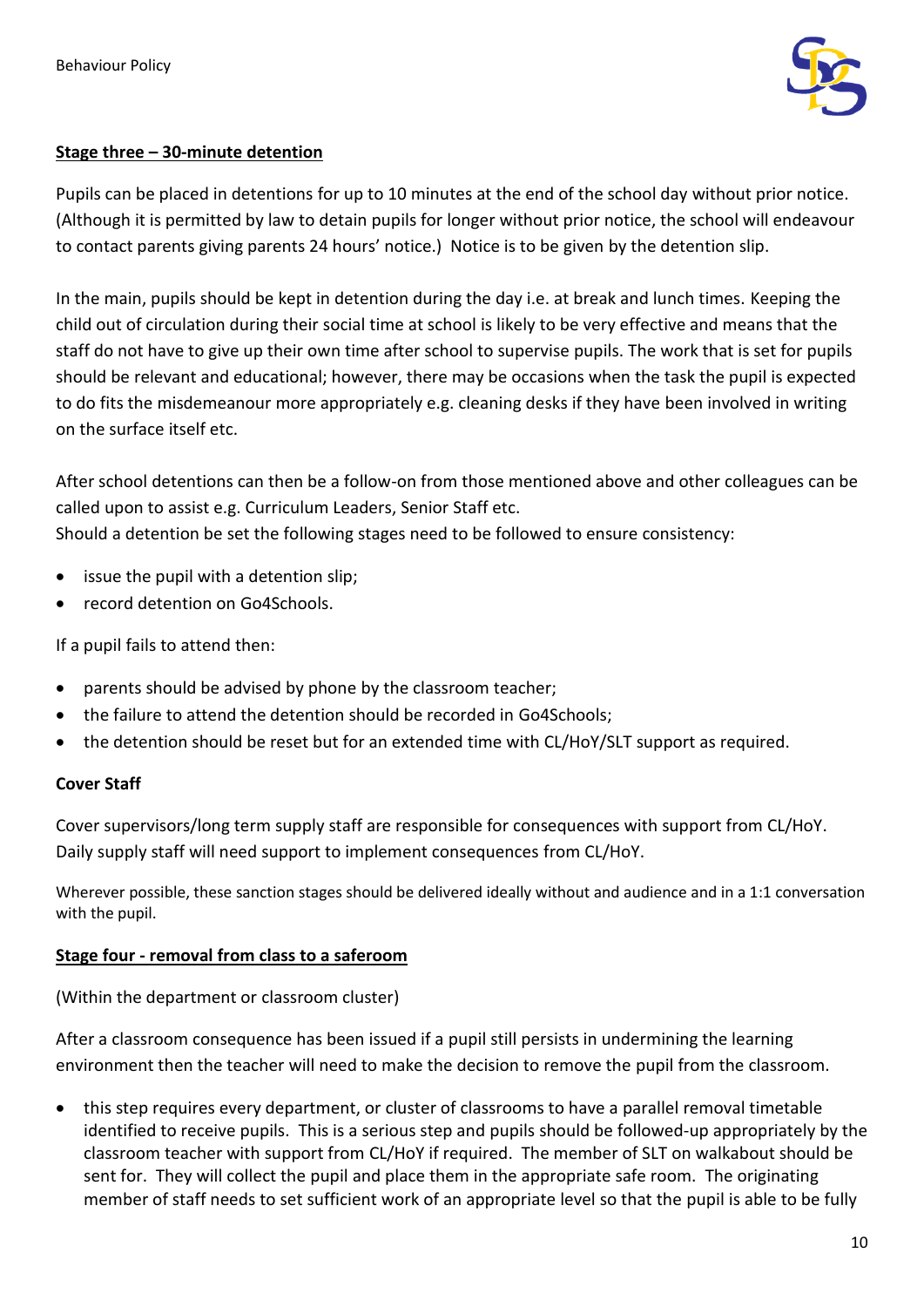

occupied and not impact on the receiving member of staff. They will be expected to sit in silence work;

- it is also possible that a pupil commits a '**serious offence'** as a one-off for which an immediate removal would be appropriate;
- The member of staff on walkabout may decide it is not appropriate to place the removed pupil in the designated saferoom but instead find alternative arrangements.

The following subsequent actions should be taken by the member of staff who requested the pupil removed:

- incident logged on Go4Schools;
- set an after-school detention for 30 minutes;
- a reframing/restorative conversation must take place between the pupil and the class teacher, and ideally before the pupil returns to the lesson – CLs must monitor and support.

The SLT relocating the pupil must:

- take the pupil without question  $-$  any follow up should come after the lesson;
- ensure that the saferoom is an appropriate environment and stay and settle the pupil before leaving;
- inform Pupil Services so that a text message can be sent home.

If the pupil refuses to leave, then the class should be relocated elsewhere and the on call member of staff stay with the pupil until the end of the lesson.

#### **On report**

Heads of Year may decide, and should include consultations with the form tutor, and after informing parents, that a pupil needs to be put "On Report" because of their continual poor behaviour or lack of effort etc. This will require the pupil to present every teacher their report form at the beginning of each lesson and the member of staff is to sign and grade the pupil's input during the lesson. Should there be any indication that the pupil has not conducted her/himself as required then that pupil should attend a detention to make up for work not done and reflect on their behaviour choices**.**

Being placed on report can happen at any point and will be for a variety of reasons. It may be used to in a variety of ways but ultimately its purpose is to support a return back to acceptable behaviour.

## **Stage five – community detention**

This is an extended detention to be served for two hours on a Thursday night. Parents will be informed in advance of this sanction and the behaviour that resulted in it.

## **Stage six - internal exclusion**

Every pupil has a right to education. However, if their actions infringe on the rights of others, they may be given an alternative timetable**.** A pupil may be kept apart from the other pupils for a day or longer for continual misbehaviour or for a more serious disciplinary matter. The teacher who would have had the pupil during this time will be expected to set the work that is to be completed. This decision will be taken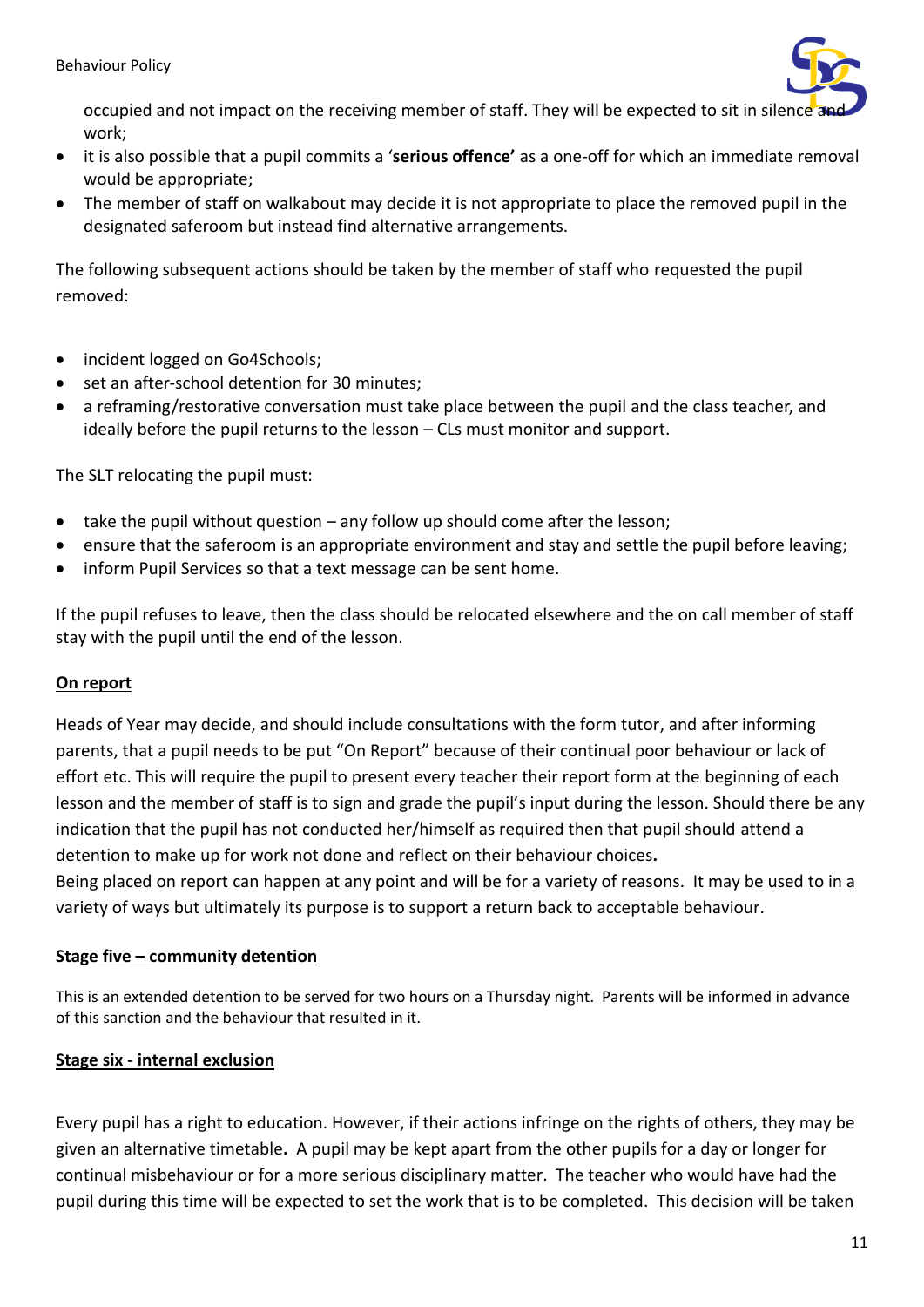#### Behaviour Policy

by the Senior Leadership Team and parents will be informed in advance of this action. Staff will be given much notice as possible too so that they can prepare appropriate work.

Pupils will be completely removed from contact with other pupils and work in an appropriate place away from others. They will spend their break and lunch time, and spend an hour after school, in detention.

In general, pupils will be placed in Internal Exclusion for one of two reasons:

- Failure to improve after interventions have been put in place or failure to adhere to the terms of an intervention to monitor behaviour;
- As part of a considered response to an incident, or persistent disruption of learning.

A return to learning meeting must take place with the HoY, pupil and parent as soon as possible.

### **Stage seven - Saturday detention**

During the year Saturday morning detentions are held for serious breaches of the school expectations. These are set on the school calendar and overseen by a member of the Leadership Team who sets the precise times for the particular detention she/he oversees. Pupils are only placed in this detention following liaison between Heads of Year and Headteacher/Deputy Headteachers.

#### **Stage eight – fixed term external exclusion**

The power to exclude from the school may be exercised only by the Head or the Deputy in their absence. This responsibility obliges the Head to use the sanction only in serious cases and careful consideration must be given to its use. Parents must be informed in writing of the period of exclusion and the reasons for it. Our policy follows statutory guidance from the Department of Education.

## **Stage nine – meeting with governors and pastoral support plan**

Repeated breaches of the Behaviour Policy and/or Fixed Term Exclusions may result in an initial meeting with a Governor (pre-Pastoral Support Plan Meeting (PSP)) or the pupil and family appearing at a PSP Meeting including:

- Senior LT representative for the year
- PSP Manager
- Head of Year
- Governors from the pupil Disciplinary Committee

This will be to discuss the situation in which the pupil finds her/himself. When a pupil has been seen by this group then that individual will be expected to attend "follow up" meetings at the school every two weeks, a half way full meeting and an assessment of progress 16 weeks on from that date.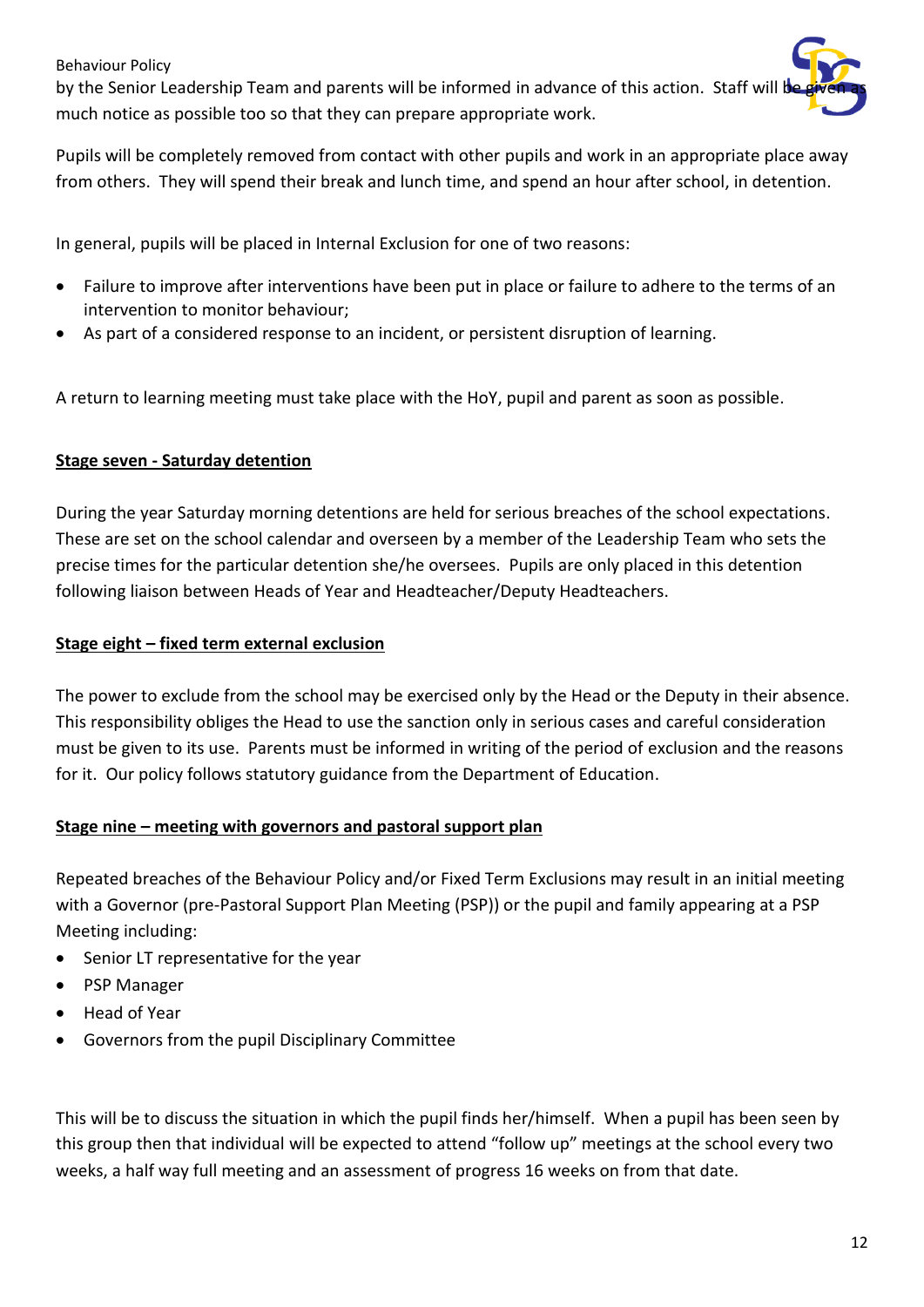

## **Stage ten - permanent exclusion**

The ultimate sanction is for the Headteacher to exclude a pupil from the school. If this decision is made, the case is then presented to a Governors' Panel to ensure the decision is the appropriate one.

It is normally a final step, after all available strategies have been exhausted (possibly including managed moves and/or CSS referral). However, a permanent exclusion decision can be based solely on a one off event that is serious enough to warrant a permanent exclusion. For example, this sanction may be used as a result of:

- Serious actual or threatened violence against another pupil or member of staff;
- Sexual abuse or assault;
- Carrying an offensive weapon;
- Possession of and/or supplying an illegal drug;
- Persistent and defiant misbehaviour including bullying, such as but not limited to, racist, homophobic, misogynistic bullying;
- Malicious allegations against a member of staff.

(The police will be involved if a criminal act may have taken place as a result of any of the above)

In the event of a permanent exclusion, we will follow the most recent Department for Education guidelines regarding due process.

# **Positive handling**

This section refers to the positive handling/ restraint policy, which closely follows the Essex Local Authority guidance on the use of physical intervention, including other physical contact, May 2011 for all Education establishments. "In the context of challenging behaviour, physical intervention with pupils is the positive use of "reasonable" force (no more than is needed) in order to avert danger by preventing or deflecting a pupils' action, or by removing the physical object which could be used to harm themselves or others. Force is usually used either to control or restrain. Control means either passive physical contact (standing between pupils) or restraint (physically holding in order to bring pupil under control.)" Because of the respect ethos at Sweyne Park School it shall be in only very rare circumstances that positive handling will ever be necessary, for example if a pupil is likely to serious harm themselves or likely to seriously harm another pupil.

A written report is passed to the Headteacher including who was involved, what happened, the level of force and any action taken after the event. The parents will be informed and the Headteacher will then report incident to the Governors.

Please see the positive handling and restraint policy for further guidance.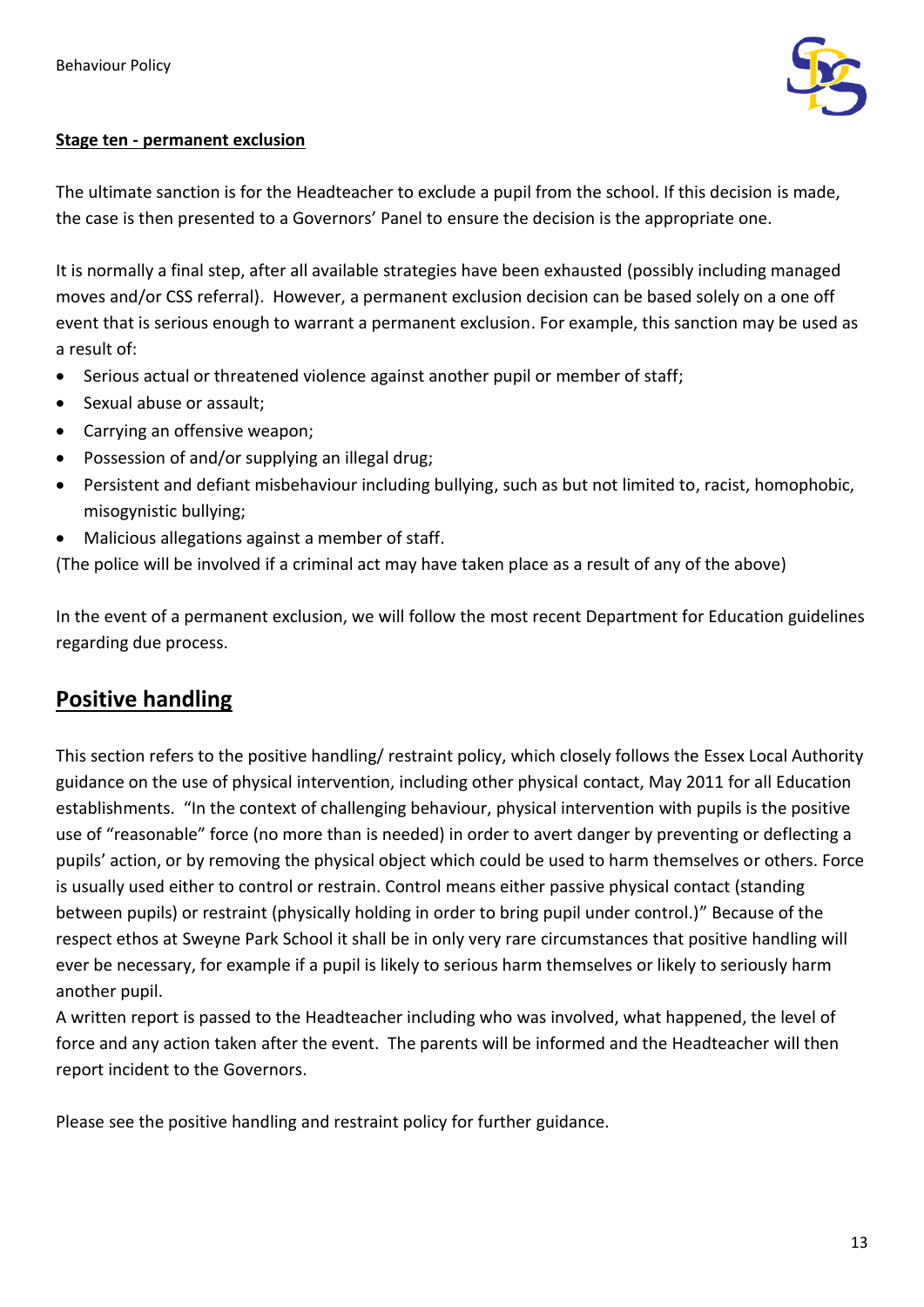

# **Peer on peer abuse (child on child)**

As part of our behaviour Policy we recognise that on very rare occasions peer on peer abuse takes place. It is important to understand what this means and **act in all instances, no matter how small they might seem**. It can happen both inside and outside of school or college and online. If staff have any concerns regarding peer on peer abuse they should speak to their designated safeguarding lead (or a deputy). It is essential that all staff understand the importance of challenging inappropriate behaviours between peers, many of which are listed below, that are actually abusive in nature. Downplaying certain behaviours, for example dismissing sexual harassment as "just banter", "just having a laugh", "part of growing up" or "boys being boys" can lead to a culture of unacceptable behaviours, an unsafe environment for children and in worst case scenarios a culture that normalises abuse leading to children accepting it as normal and not coming forward to report it.

Peer on peer abuse is most likely to include, but may not be limited to:

- bullying (including cyberbullying, prejudice-based and discriminatory bullying);
- abuse in intimate personal relationships between peers;
- physical abuse such as hitting, kicking, shaking, biting, hair pulling, or otherwise causing physical harm (this may include an online element which facilitates, threatens and/or encourages physical abuse);
- sexual violence, such as rape, assault by penetration and sexual assault; (this may include an online element which facilitates, threatens and/or encourages sexual violence);
- sexual harassment, such as sexual comments, remarks, jokes and online sexual harassment, which may be standalone or part of a broader pattern of abuse; (For further information about sexual violence see Annex 9 KCSIE and for further information about sexual harassment see Annex 13).
- causing someone to engage in sexual activity without consent, such as forcing someone to strip, touch themselves sexually, or to engage in sexual activity with a third party;
- consensual and non-consensual sharing of nude and semi-nude images and/or videos10 (also known as sexting or youth produced sexual imagery);
- upskirting, which typically involves taking a picture under a person's clothing without their permission, with the intention of viewing their genitals or buttocks to obtain sexual gratification, or cause the victim humiliation, distress or alarm; and
- initiation/hazing type violence and rituals (this could include activities involving harassment, abuse or humiliation used as a way of initiating a person into a group and may also include an online element).

In terms of dealing with these issues, they should be referred to the Designated Safeguarding Lead immediately and considerations will be given to:

- the wishes of the victim in terms of how they want to proceed;
- the nature of the alleged incident(s), including: whether a crime may have been committed and consideration of harmful sexual behaviour;
- the ages of the children involved;
- the developmental stages of the children involved;
- any power imbalance between the children. For example, is the alleged perpetrator significantly older, more mature or more confident? Does the victim have a disability or learning difficulty?;
- is the alleged incident is a one-off or a sustained pattern of abuse?;
- are there ongoing risks to the victim, other children, adult students or school or college staff?;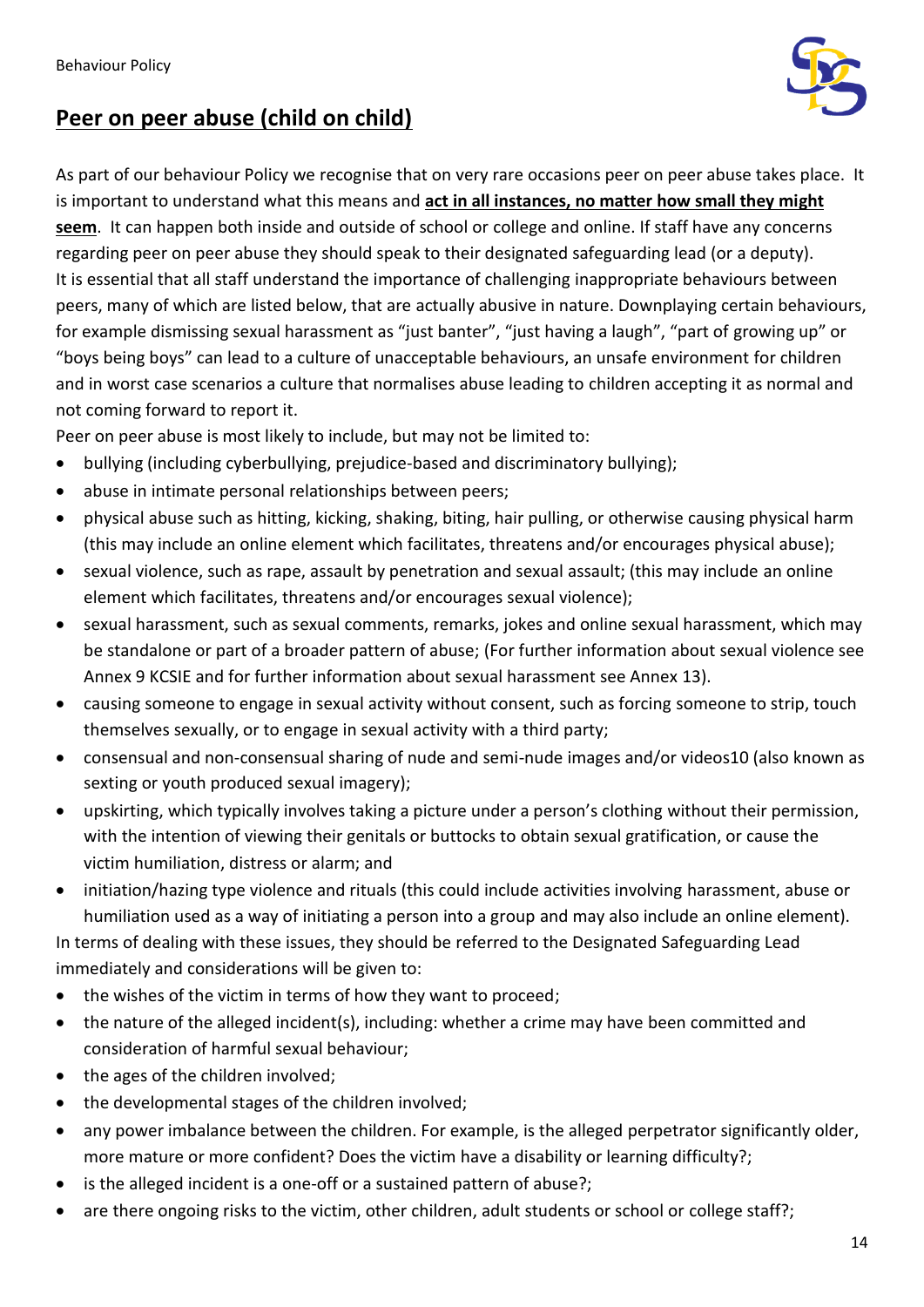Behaviour Policy

• other related issues and wider context.

# **The Behaviour Policy – Key Principles and Sanctions Ladder**

- As a UNICEF Rights Respecting School we uphold the rights of all individuals and the values of freedom, respect and equality;
- We recognise that all members of our school community are responsible for their actions and the choices that they make at school and in the wider community;
- Consistency is key to securing good behaviour in our school and all staff are expected to adhere to the practices set out within this policy whilst accepting that there are many unique situations that require the application of common sense and professional judgement;
- First attention to good behaviour and appropriate praise builds good relationships;
- A common language is to be used by all, in particular:
	- o **RESPECT REMINDER**
	- o **CLASSROOM CONSEQUENCE**

| <b>Stage</b>                   | Example of behaviours (this is not an exhaustive list                                                                                                                                                                                                                                                                                                                              | <b>Teacher/School actions</b>                                                                                                                                                                                                                                                                                     |  |
|--------------------------------|------------------------------------------------------------------------------------------------------------------------------------------------------------------------------------------------------------------------------------------------------------------------------------------------------------------------------------------------------------------------------------|-------------------------------------------------------------------------------------------------------------------------------------------------------------------------------------------------------------------------------------------------------------------------------------------------------------------|--|
|                                | and professional judgement should be applied)                                                                                                                                                                                                                                                                                                                                      |                                                                                                                                                                                                                                                                                                                   |  |
| <b>Stage</b><br>1              | <b>Rudeness</b><br>$\bullet$<br><b>Shouting out</b><br>$\bullet$<br><b>Disobeying instructions (minor)</b><br>$\bullet$<br>Inappropriate behaviour/comments (minor)<br>$\bullet$<br>Lack of effort in class<br>$\bullet$<br>Talking when asked not to<br>$\bullet$<br>Lack of equipment<br>$\bullet$<br>Mobile phone use between/in lessons<br>$\bullet$                           | <b>Respect reminder</b><br>$\bullet$<br>Mobile phone use $-$ record on<br>$\bullet$<br>Go4Schools                                                                                                                                                                                                                 |  |
| <b>Stage</b><br>$\overline{2}$ | Continuation of stage 1 behaviours following<br>$\bullet$<br>respect reminder<br>Inappropriate uniform (tutor)<br>$\bullet$<br>Lateness to lesson (classroom teacher)                                                                                                                                                                                                              | Classroom consequence such as:<br>$\bullet$<br><b>Move seats</b><br>$\circ$<br><b>Additional work</b><br>$\circ$<br><b>Phone call home</b><br>$\bigcirc$<br>Discussion at the end of<br>$\circ$<br>lesson/break/lunch/end of<br>day<br>10-minute detention<br>$\Omega$<br><b>Record on Go4Schools</b><br>$\Omega$ |  |
| <b>Stage</b><br>3              | Continuation of stage 1 and/or 2 behaviours<br>$\bullet$<br>following classroom consequence<br><b>Not completing HW</b><br>$\bullet$<br><b>Failure to bring PE kit/Cooking ingredients</b><br>$\bullet$<br>Significant incident of rudeness, failing to follow<br>$\bullet$<br>instructions, inappropriate behaviours<br>Persistent inappropriate uniform (Tutor/HoY)<br>$\bullet$ | 30-minute detention after school<br>$\bullet$<br>- complete slip and issue if<br>required<br><b>Record on Go4Schools</b><br>$\bullet$                                                                                                                                                                             |  |